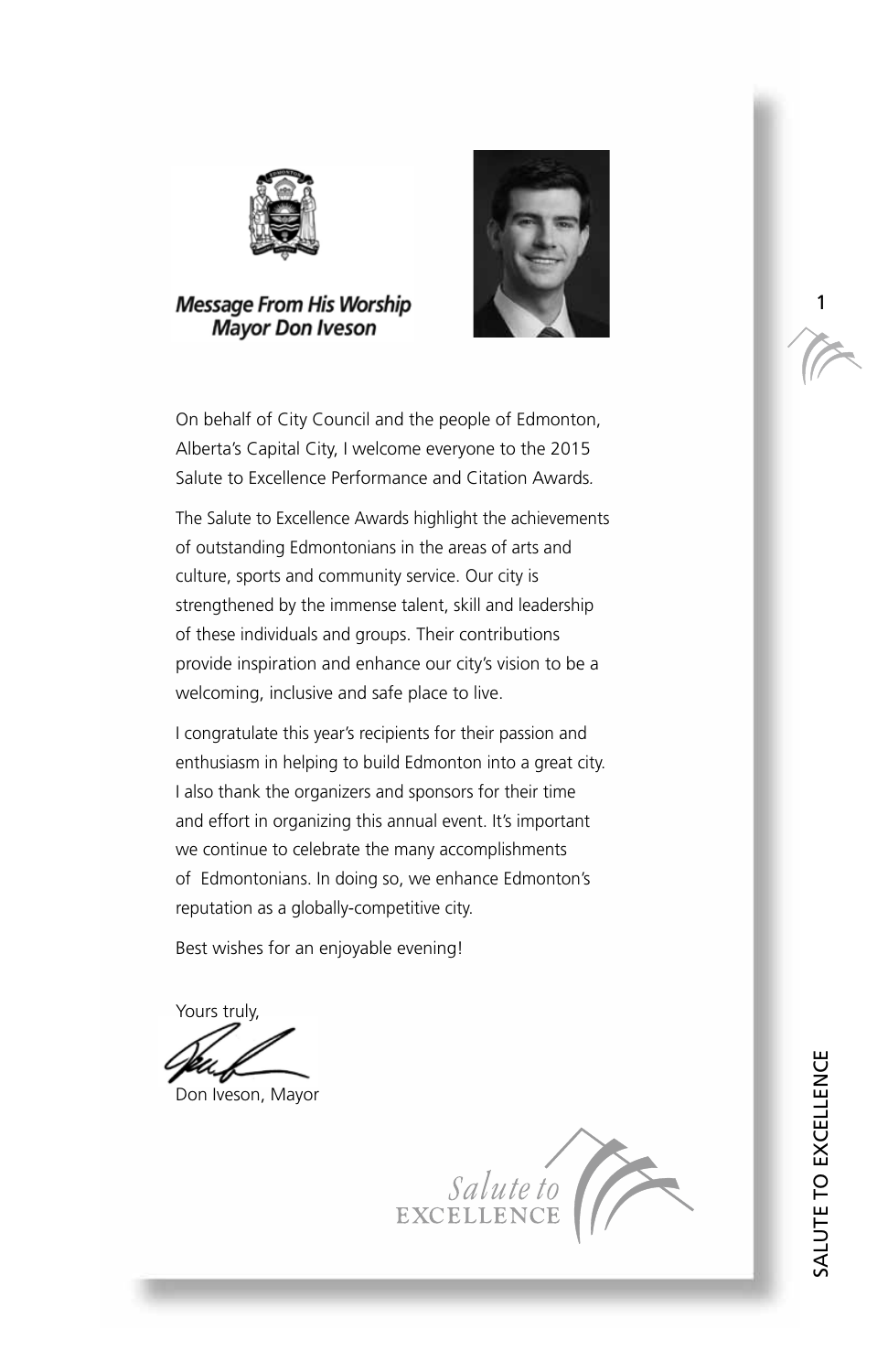# **Welcome and Introductions**

Rob Smyth, Acting General Manager, Community Services

**O Canada**  Kaleia Odelle

#### **Greetings from the City of Edmonton**



#### **Presentation of Citation Awards**

Arts and Culture Community Service Sports

#### **Presentation of Performance Awards**

Arts and Culture Sports Individual Team Individual Masters

#### **Reception and Entertainment**

Please join us for refreshments\* after the ceremony. \**Allergy alert: food may contain traces of nuts or peanuts.* 

# **Citation Awards**

 $\mathcal{T}$ he City of Edmonton has earned its reputation as a City of Volunteers. Every facet of life in our city is enriched by the dedication of its citizens in arts and culture, community service, and sports.

Citation Awards honour those individuals or groups who have given significant service and inspiring leadership in these areas.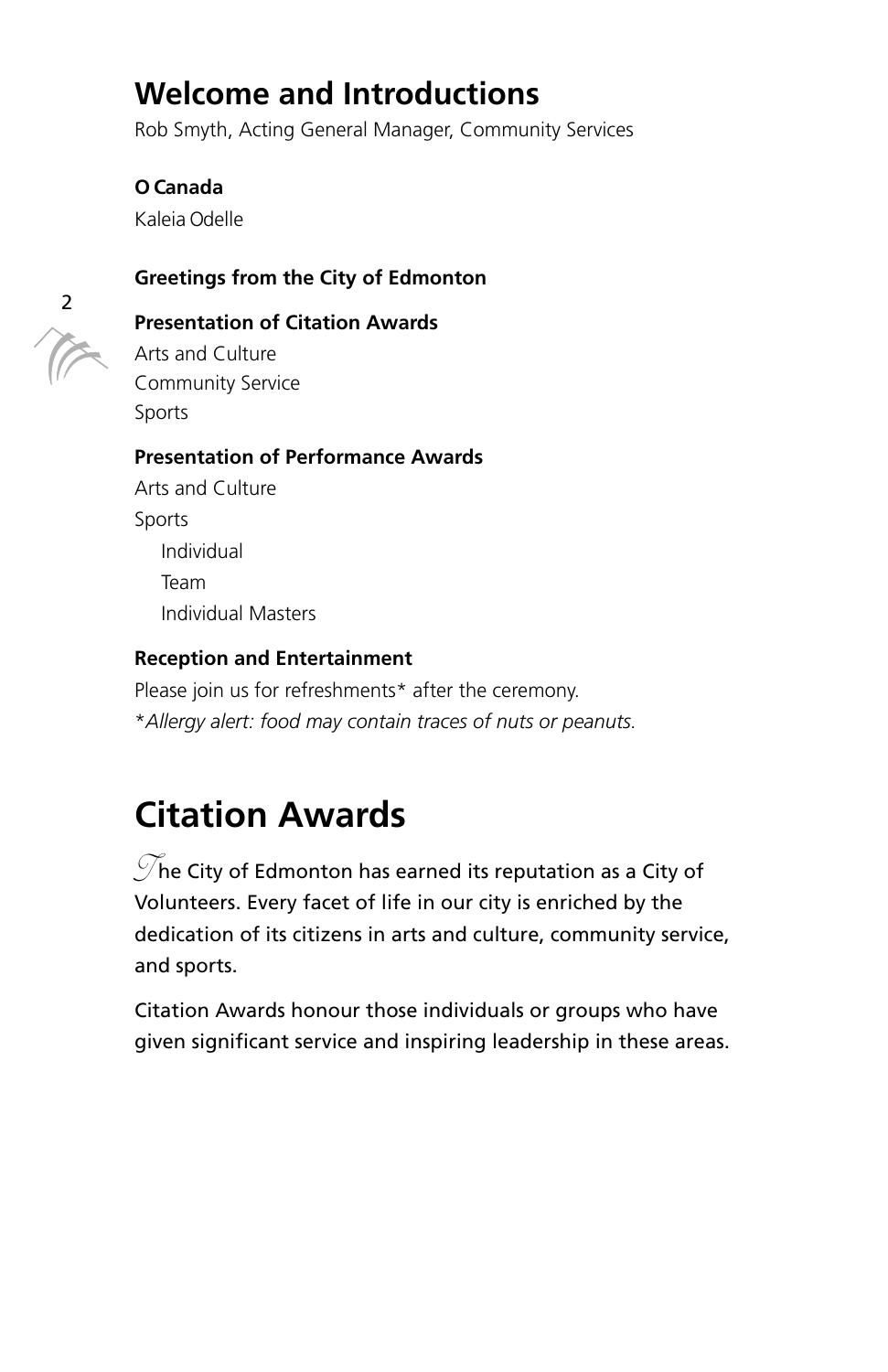# **Susanna Biro**  Arts and Culture



Susanna Biro is a gifted leader who has devoted 45 years to Hungarian folk dance instruction, choreography, and performance. She served as the artistic director of the Csárdás Hungarian Folkdance Ensemble for 30 years, and created more than 55 choreographies. Csárdás has averaged 35 performances in Canada annually and

performed on multiple occasions in Europe. Biro's involvement led to the formation of the Cifra Ensemble, a Hungarian folk music group that has performed alongside Csárdás since 1994. Biro has provided decades of volunteering to the Canadian Hungarian Cultural Society of Edmonton, the Edmonton Folk Arts Council, and many other organizations. She has also assisted in the administration and development of more than 20 local arts groups.

# **Harry Farmer**  Arts and Culture



The late Harry Farmer was a musical icon who spent 15 years as CFRN's musical director. An arranger, composer, and performer, he played the organ in more than 5000 television and radio broadcasts, and produced more than a dozen programs. His show Recital provided an important platform for emerging artists. Farmer performed as resident pianist

at provincial government events for several years, taught choral music and organ techniques, and gave 16 years as the organist of the Grand Lodge of Alberta. He served as the Alberta Opera Society's musical director, Edmonton Boys Choir director, and Edmonton Symphony Orchestra board member. Farmer was an active volunteer with groups that include the Edmonton Musicians Association, Rotary International, and Kiwanis Music Festivals.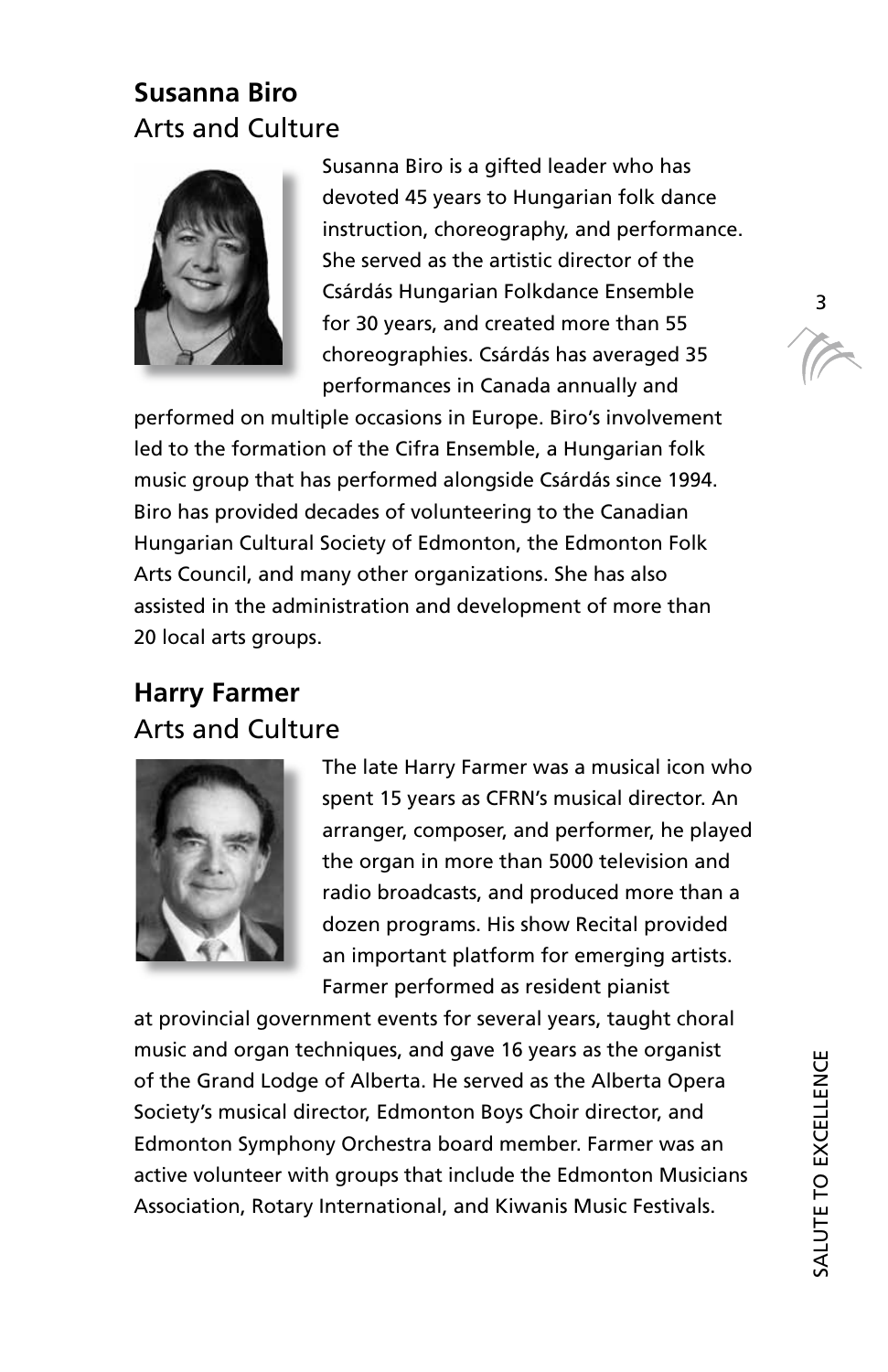# **Scott Leithead**  Arts and Culture



Scott Leithead is the founder and artistic director of the Kokopelli Choir Association and Today's Innovative Music Edmonton (TIME). Under his direction, participation expanded from two to nine choirs and from 45 to 380 singers. Kokopelli has performed as a spotlight choir at major national and international events. Leithead also

established the Brail Tones Choir for adults with disabilities, and has been an active volunteer on national choral and festival boards. He further expanded opportunities for singers by building relationships between his choirs in Edmonton and international groups through sister choir exchange programs, particularly with choirs in Africa. Leithead is in high demand as an adjudicator, clinician, and guest conductor, and works with choirs around the world.

# **Shawna Lemay**  Arts and Culture



Shawna Lemay is an award-winning author whose six books include poetry, novels, and an essay collection. Her latest title is the novel Rumi and the Red Handbag (Palimpsest Press). Lemay has received positive reviews across Canada, and has been a highly regarded member of Edmonton's poetry scene for the past two decades. A generous supporter of

other writers, Lemay is active in organizing and promoting events where poetry can be shared. She is the creator and editor of the online poetry and criticism website, Contemporary Poetries, and is also the writer and photographer behind the popular weekly blog, Calm Things.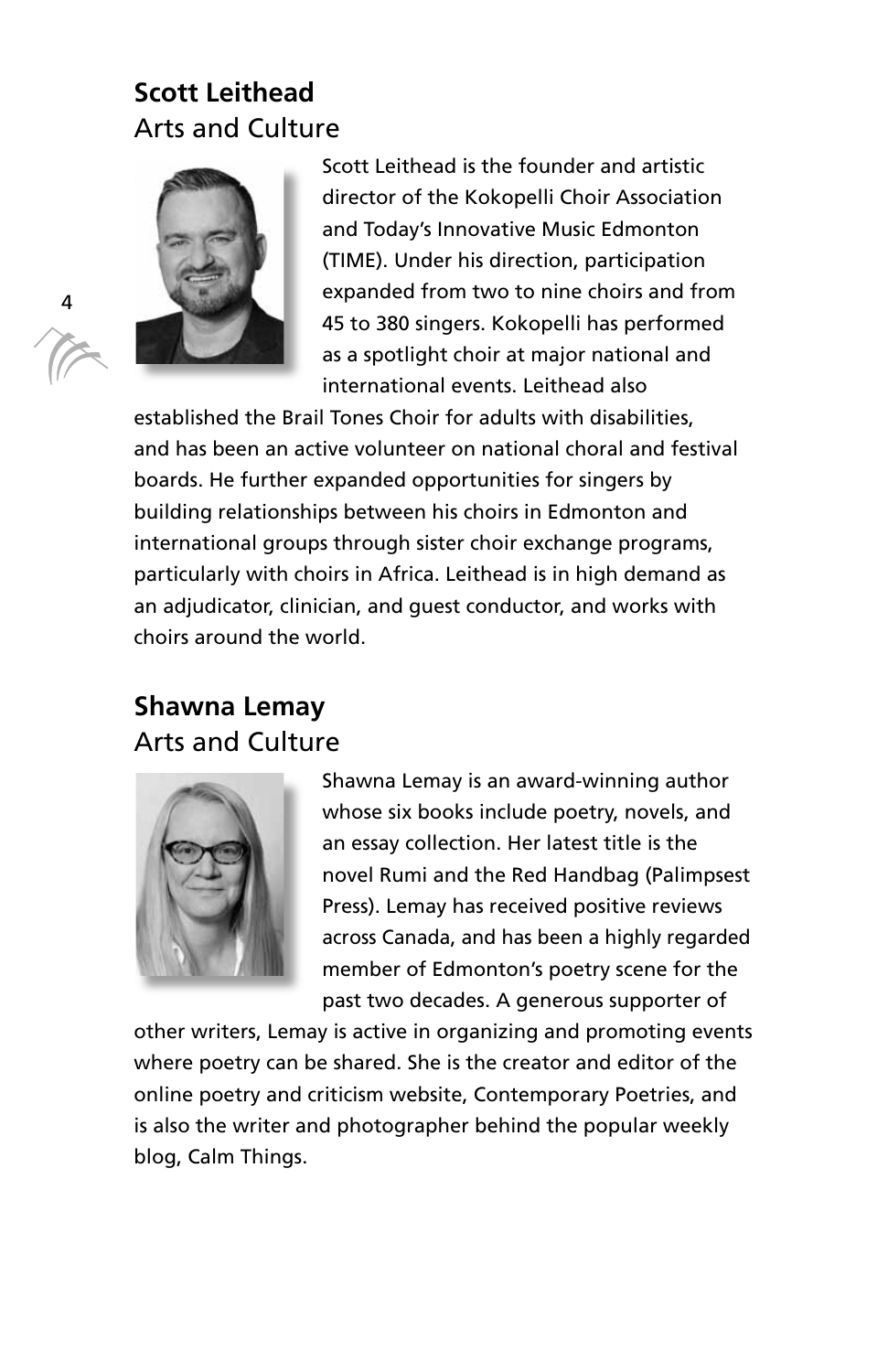# **John Estacio**  Arts and Culture



John Estacio is a JUNO nominated composer of both national and international distinction. Over the last 25 years, he has created dozens of orchestral works, operas, and scores for the stage and screen including *Filumena, Lillian Alling,* and King Arthur's *Camelot.* From 1992 to 1999, he served as the Edmonton Symphony Orchestra's first composer-in-

residence. In this position, Estacio's mentorship helped cultivate the musical endeavours of future generations. Every major orchestra in Canada, as well as several in the USA and Europe, has performed Estacio's compositions. His works are frequently recorded and broadcast on international radio and television, and have been played in Carnegie Hall, New York; Walt Disney Concert Hall, Los Angeles; and National Centre for the Performing Arts, Beijing.

# **Jeremy Spurgeon**  Arts and Culture



Jeremy Spurgeon studied at the Royal Northern College of Music, in Manchester, and the Geneva Conservatoire. Since coming to Edmonton in 1980, he has served as organist, pianist, and choirmaster at the All Saints' Anglican Cathedral, and principal repetiteur and accompanist for Pro Coro Canada. A founding member of Pro Coro

Canada, he has performed regularly with groups that include the Edmonton Symphony Orchestra, Richard Eaton Singers, and Edmonton Opera, as well as with ensembles, singers, and instrumentalists in Canada, the USA, Britain, Italy, Switzerland, and Poland. Spurgeon gives his time and talent generously. He often arranges concerts and recitals, and has been influential in fostering music at professional and amateur levels in Edmonton.

5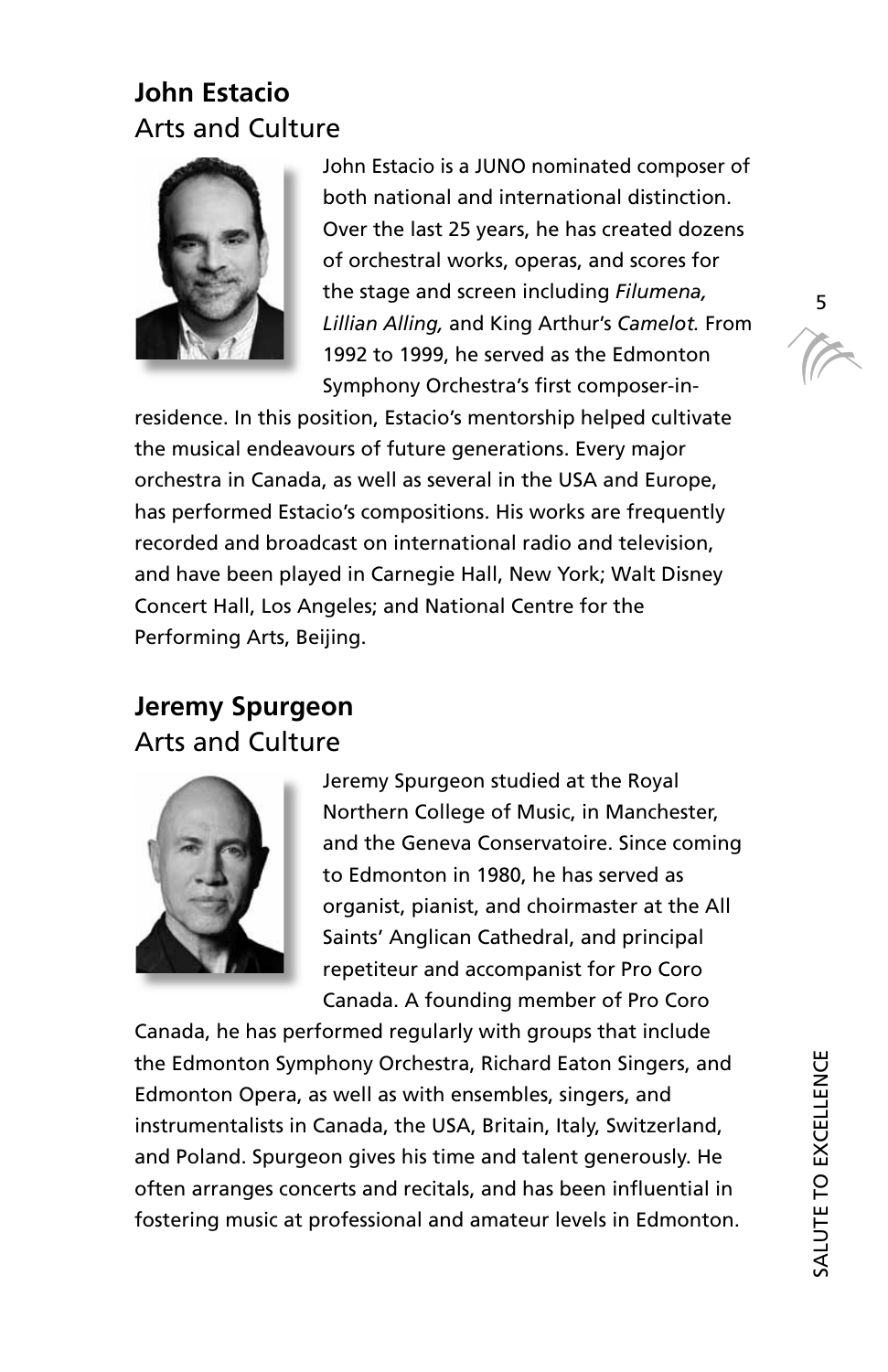# **Paul Douglas**  Community Service



Paul Douglas, president and chief executive officer of PCL Constructors Inc., is a vital volunteer in Edmonton. The Edmonton International Airport Business Advisory Committee, Canadian Council of Chief Executives, and University Hospital Foundation have all benefitted from his leadership and expertise. A key member in establishing

Celebrate Edmonton, Douglas is involved in numerous civic pride-building initiatives. His community service extends internationally through his work as the sole Canadian representative appointed to the High Level Panel on Infrastructure Development for the G20 Summit. His efforts to promote philanthropy at PCL's annual United Way workplace campaign made the company and its employees the largest supporter in the 75-year history of the United Way of the Alberta Capital Region.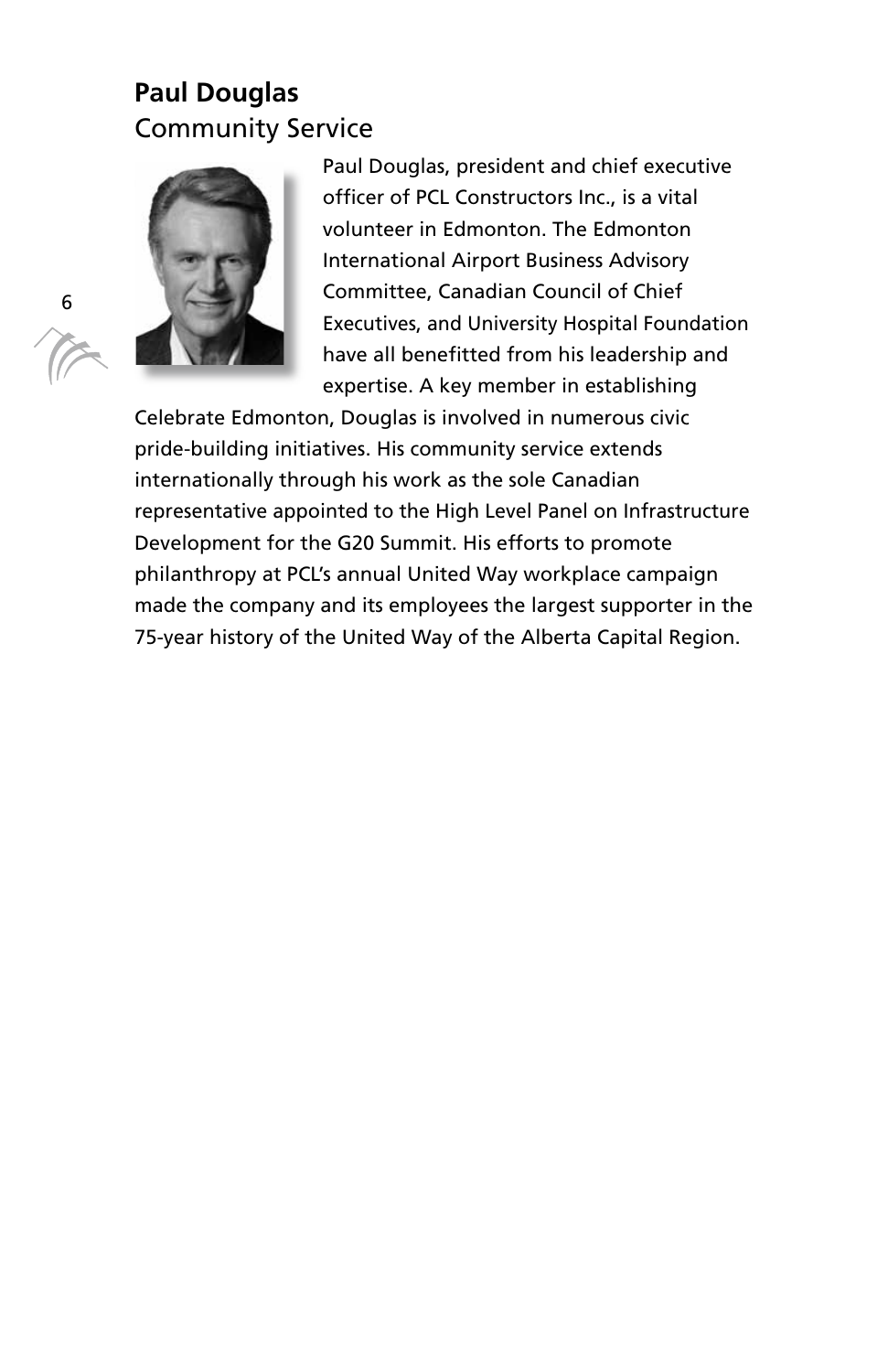# **Edmonton Emergency Relief Services Society**  Community Service

Cody Acton, Richard David, Cindi Hache, Gail Hawaleshka, Audrey Jensen, Charlotte Lepine, Derek McCardell, Lana Stewart (missing from photo), Lana Vandenberghe



The Edmonton Emergency Relief Services Society (EERSS) is dedicated to ensuring that uninsured people who lose their homes in a fire or other disaster get help. Established in 1986, EERSS provides basic supplies such as household necessities, furniture, and support at no cost, as well as information and referrals. The organization operates Thrift Store and runs the Blanket Alberta in Warmth campaign to assist those experiencing poverty or difficult times. Their work aids clients of organizations such as the Chimo Youth Retreat Centre and Bissell Centre, as well as Albertans facing employment challenges. For the past 12 years, the EERSS has hired trainees as part of the Alberta Job Corps program to help remove barriers to employment.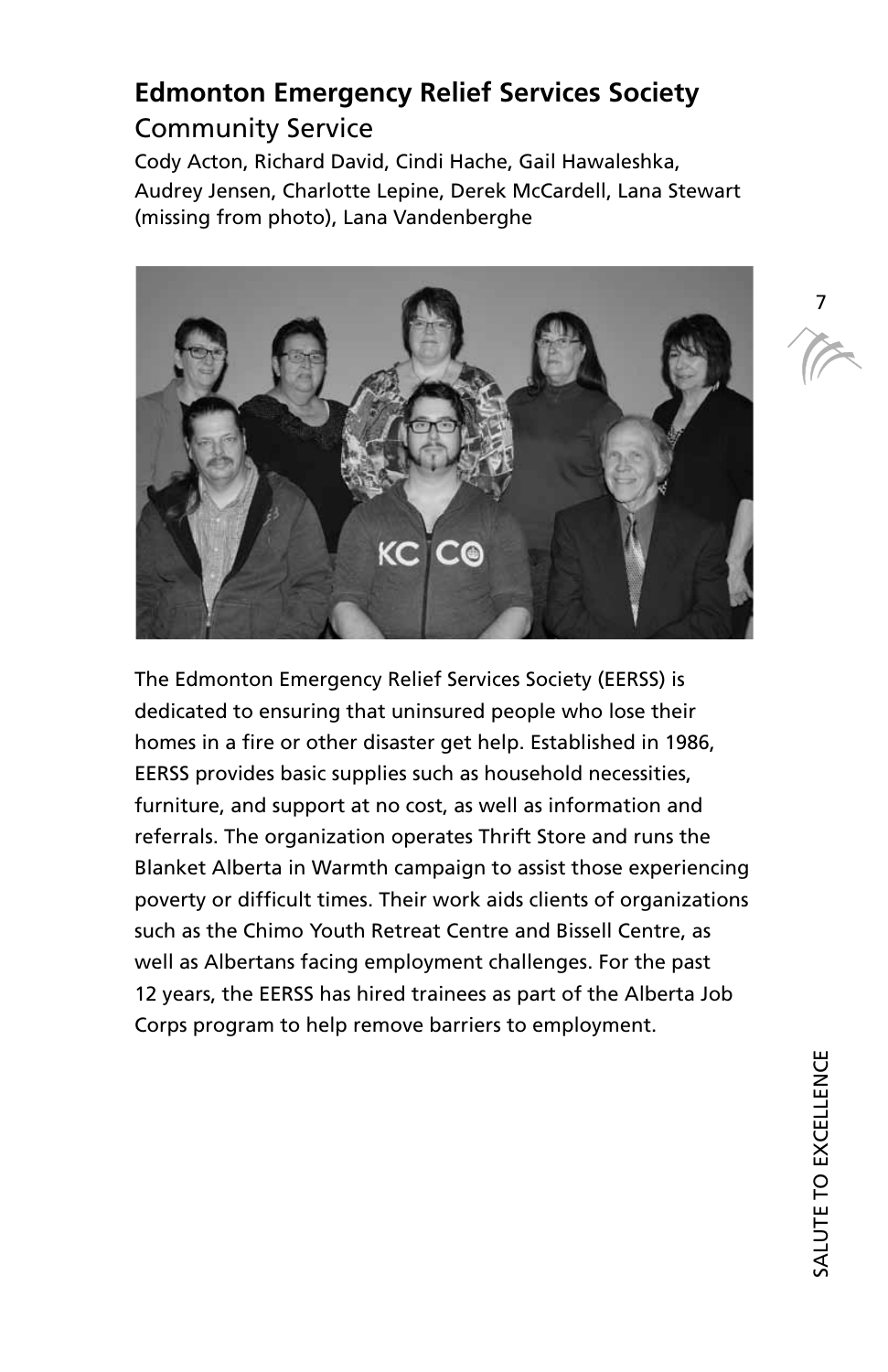# **Howaida Hassan**  Community Service



Howaida Hassan is a dedicated volunteer who has served on the Islamic Family and Social Services Association board for 12 years. Her grant applications have yielded more than \$400,000 to support the organization's food bank services, youth program, and Fostering Healthy Families program. Hassan played a significant role in establishing the

association's Benevolence Fund, which provides emergency financial assistance to those in desperate situations including homelessness, family violence, and severe illness. Hassan served as secretary on the Malmo School Parent Council and has been chair for the past three years. She assists newcomers to the school system and has raised more than \$9000 by organizing school bazaars.

# **Lindsay Kelly**  Community Service



Lindsay Kelly was chair of the Mental Health Foundation from 2007-2013, and continues to serve as past chair. Under her leadership, the foundation raised awareness of mental health issues among Alberta's key leaders and supported a peer-to-peer program to empower adults and vulnerable youth. Her efforts helped lead to increased funding

of more than 70 percent over a six-year period and have transformed lives of Edmonton children, youth, and families. Kelly also volunteers in areas that include addictions, housing, youth at risk, and the arts. She spent three years on the Mayor's Taskforce on Community Safety where she contributed to the successful launch of the City's crime prevention initiative, REACH Edmonton.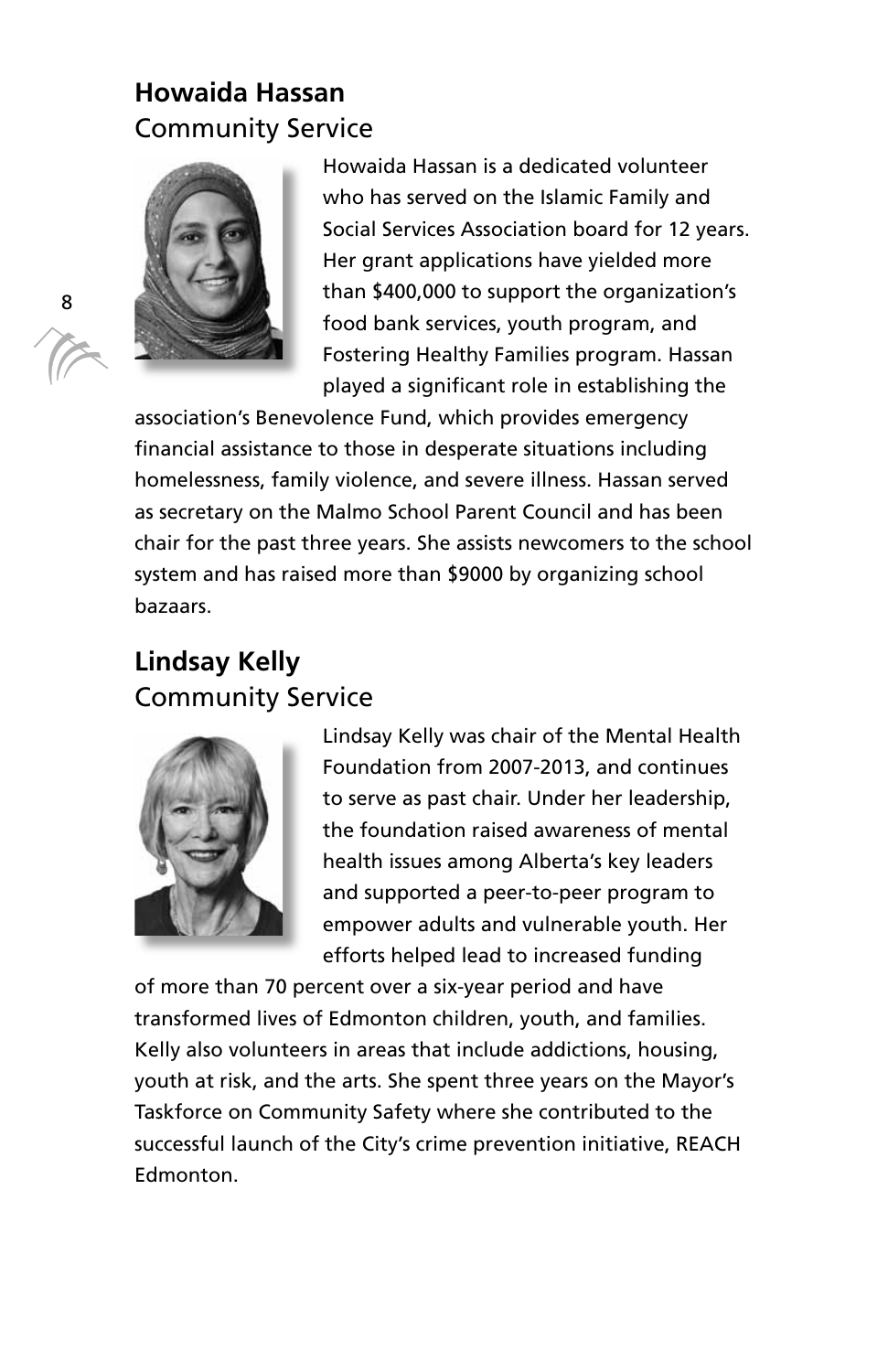# **Glori Meldrum**  Community Service



Glori Meldrum is the founder and chair of Little Warriors, a national charitable organization dedicated to the prevention and treatment of child sexual abuse. Through her efforts more than 12,000 adults have received training to increase awareness of child sexual abuse, share resources, and create roadblocks for sexual predators. After

discovering that not a single facility existed to treat victims of child sexual abuse, Meldrum raised two million dollars to establish the Be Brave Ranch, which opened in 2014. It is the first long-term treatment centre where children, ages eight to twelve, can access therapy and learn to heal. The facility provides clinical support to victims and their families for one full year.

# **Gary Kerr**  Sports



Gary Kerr was instrumental in forming the Terwillegar Riverbend Soccer Association, which serves eight community leagues. His leadership and vision helped it grow from a few hundred to more than two thousand players. In 2013, Kerr became the SW Sting Soccer Club director. His efforts saw the club more than triple in size, making it one of the

largest competitive youth clubs in Alberta. Over the past decade, Kerr served as either coach or assistant coach for both his sons and dedicated thousands of hours to their teams. As well as playing recreationally, he co-coordinates an annual charity soccer tournament to welcome newcomers to the sport and raise funds to enable underprivileged children to play soccer.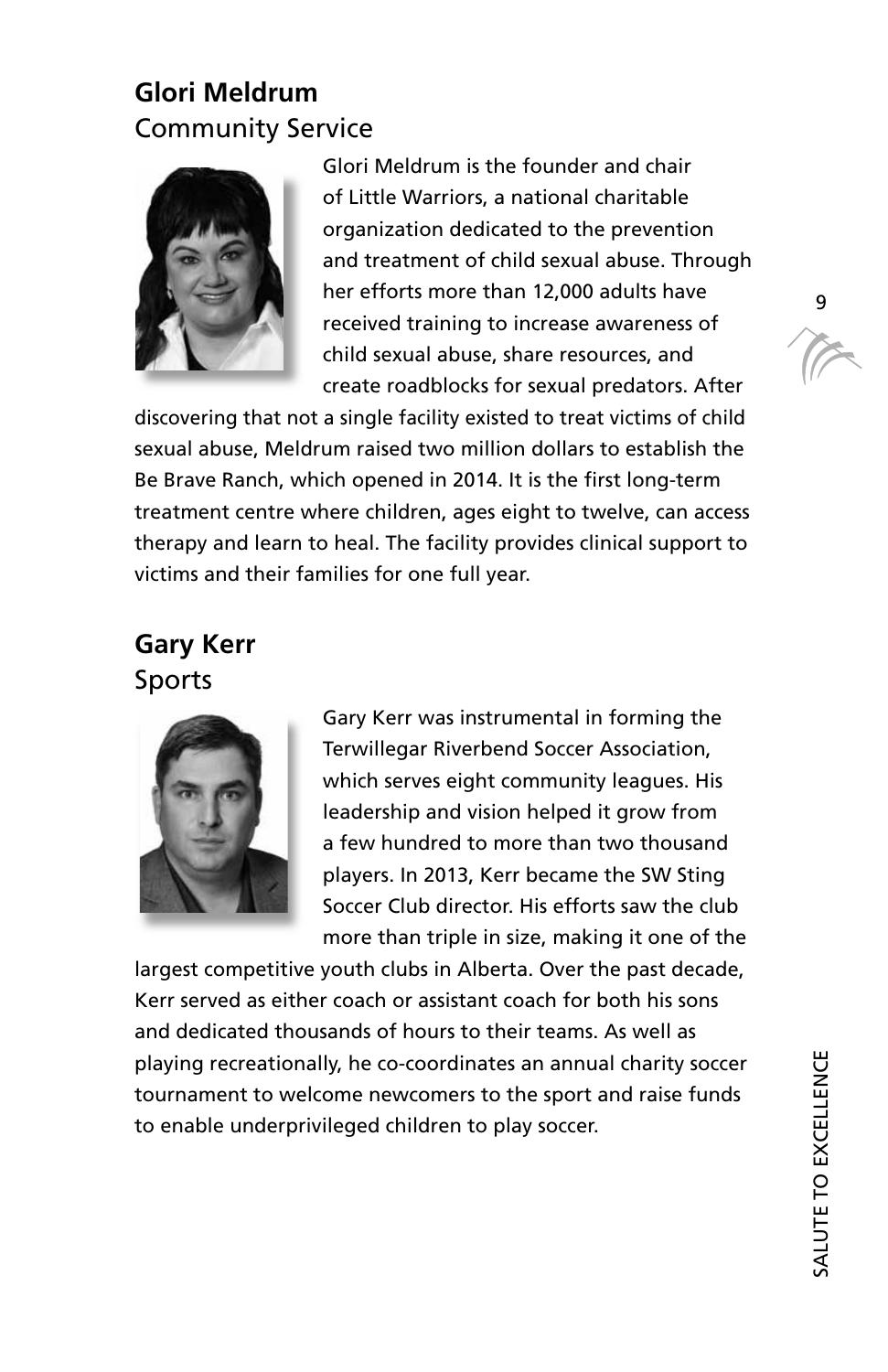# **Sandra Orr**  Sports



Sandra Orr has dedicated more than 25 years to the sport of darts on provincial, national, and international levels. A volunteer, adjudicator, and coach, she has served on the boards of the National Darts Federation of Canada, Darts Alberta, and the Edmonton Tactics league. Orr has led volunteers in hosting four national dart championships

in Edmonton and has coached teams at national and world championships. She created an e-learning platform that now enables dart coaches across Canada to gain certification through the National Dart Coaching Certification Program. A dedicated sport ambassador, Orr's involvement has aided the Canadian Deaf Dart Association and Canada 55 Plus Games.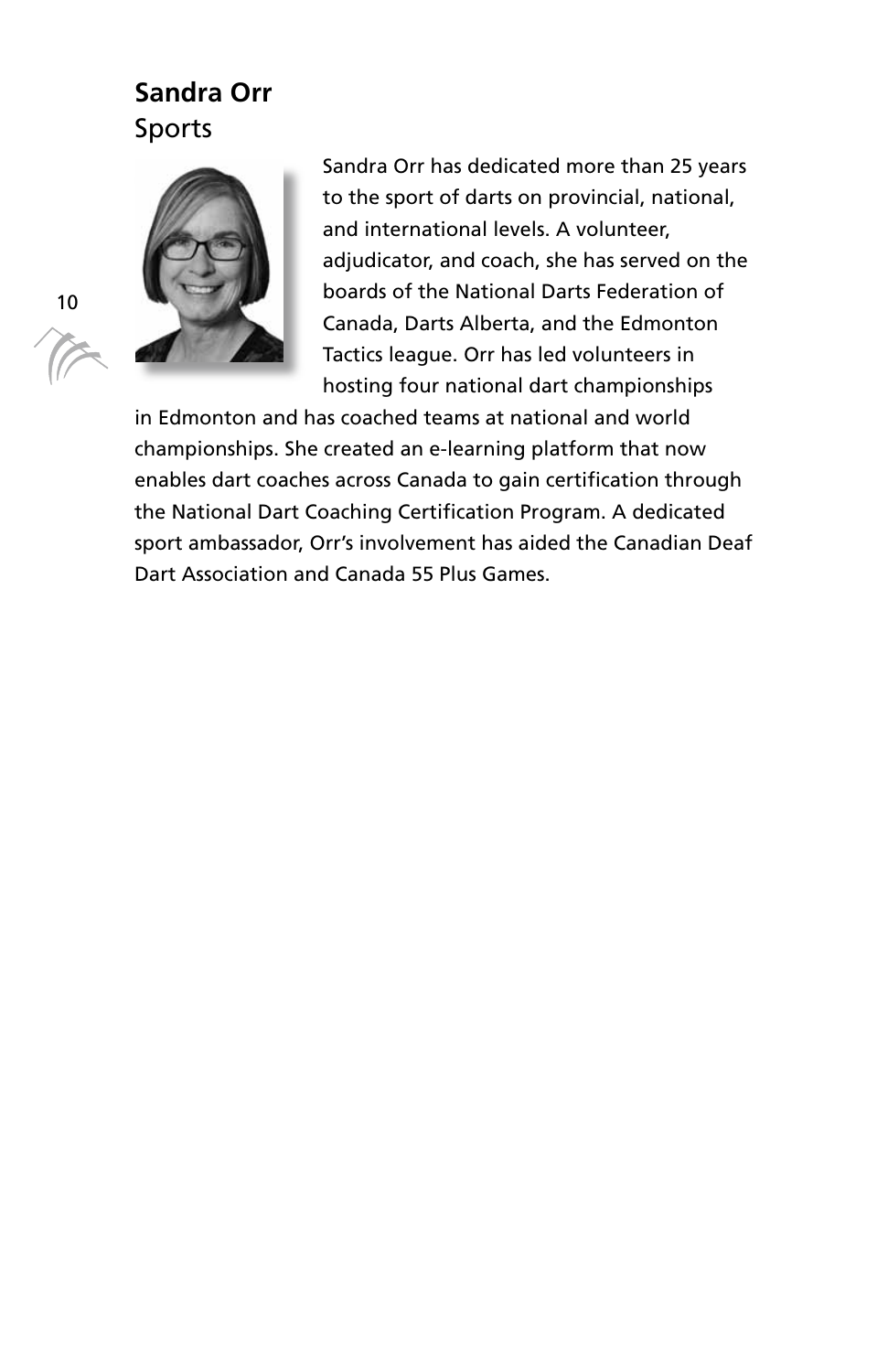# **Arts and Culture Performance Awards**

# **Catalyst Theatre**

#### **Cast and Collaborators of** *Nevermore*

#### *Cast*

Gaelan Beatty Shannon Blanchet Beth Graham Ryan Parker Garett Ross Scott Shpeley

#### *Collaborators*

Jonathan Christenson, *Artistic Director* Eva Cairns, *Managing Producer* Candice Charney Bretta Gerecke Laura Krewski Betty Moulton Wade Staples Matthew Skopyk David Wilson

# **Sports Performance Awards – Individual Awards**

# BOWLING

**Tyler Tytgat 2015 Youth Bowling Canada National 5 Pin Championships, Toronto, ON**  *Gold, Junior Boys* 

# CANOE/KAYAK SLALOM

**Ben Hayward 2015 Pan American Games, Toronto, ON**  *Bronze (Men's)* 

 $\widetilde{V}$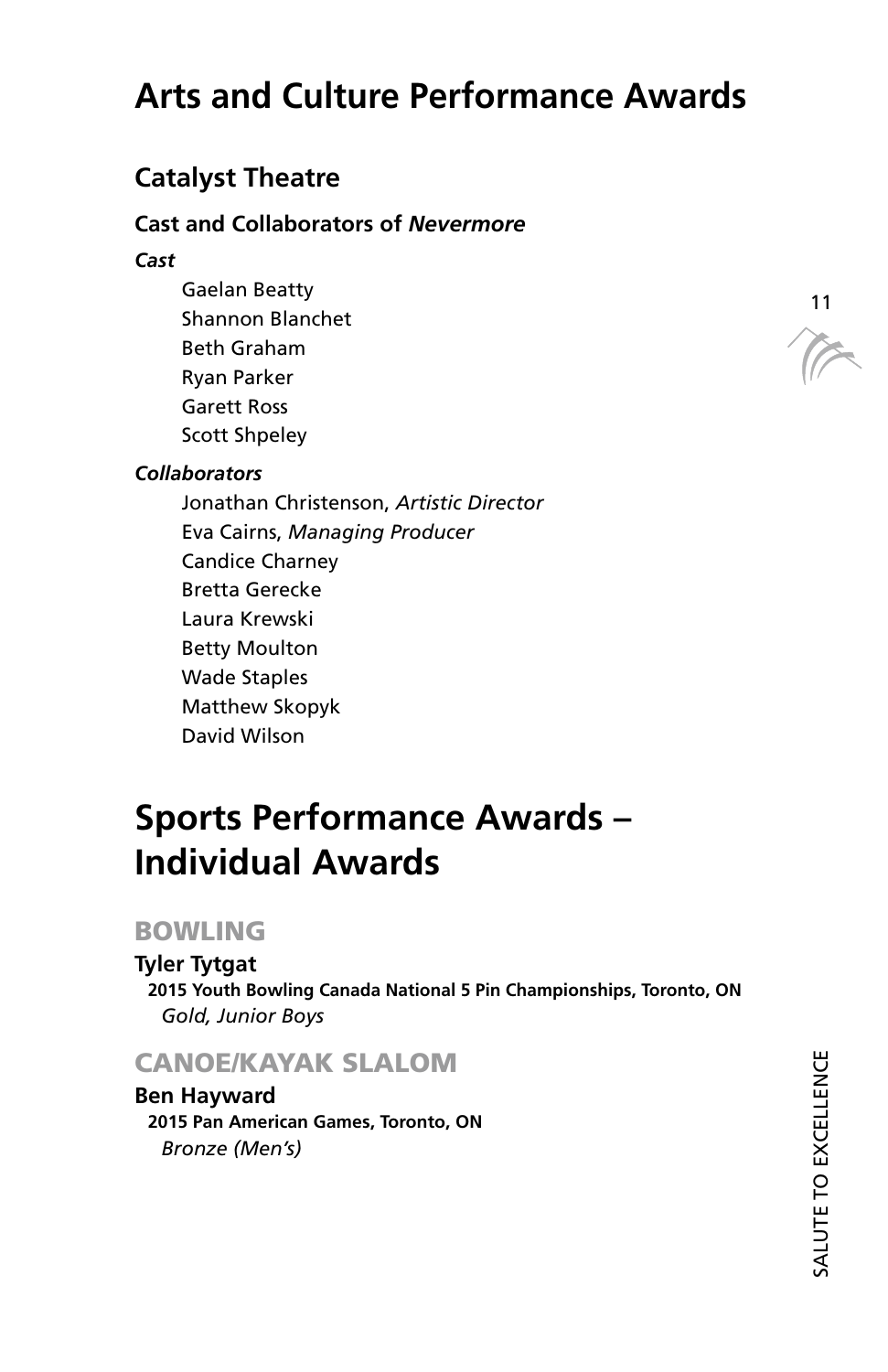# **CYCLING**

#### **Evan Burtnik**

**2014 National Track Cycling Championships, Burnaby, BC**  *Gold, Kilometre Time Trial (Men's) Gold, 3 km Pursuit (Men's)* 

#### **Sidney McGill**

**2015 National Canadian Mountain Biking Championships, St. Felicien, QC**  *Gold, Mountain Bike Cross Country (Women's)* 

#### **Stefan Ritter**

**2014 National Track Cycling Championships, Burnaby, BC**  *Gold, Match Sprint (Men's) Gold, 200m Time Trial (Men's) Gold, 500m Time Trial (Men's)* 

### DIVING

**Ethan Pitman 2015 Junior Elite Diving Nationals, Edmonton, AB**  *Gold, 3m (Boy's 16-18)* 

# **FENCING**

**Madison Thurgood 2014 Cadet/Junior Canadian National Championships, Toronto, ON**  *Gold, Cadet Women's Sabre*  **2015 Cadet/Junior Pan American Championships , Toronto, ON**  *Silver, Cadet Women's Sabre*  **2015 Cadet European Circuit, Modling, Austria**  *Silver, Cadet Women's Sabre* 

# SWIMMING

**Josiah Binnema** 

**2015 National Canadian Age Group Championships, Quebec City, QC**  *Gold, 50m Butterfly (Men's 17-18) Gold, 100m Butterfly (Men's 17-18)* 

#### **Richard Funk**

**2015 National Canadian Swimming Trials, Scarborough, ON**  *Gold, 50m Breaststroke (Men's) Gold, 100m Breaststroke (Men's)*  **2015 Pan American Games, Toronto, ON**  *Silver, 200m Breaststroke (Men's) Bronze, 100m Breaststroke (Men's)* 

*Bronze, 4x100m Medley Relay (Men's), Team Canada*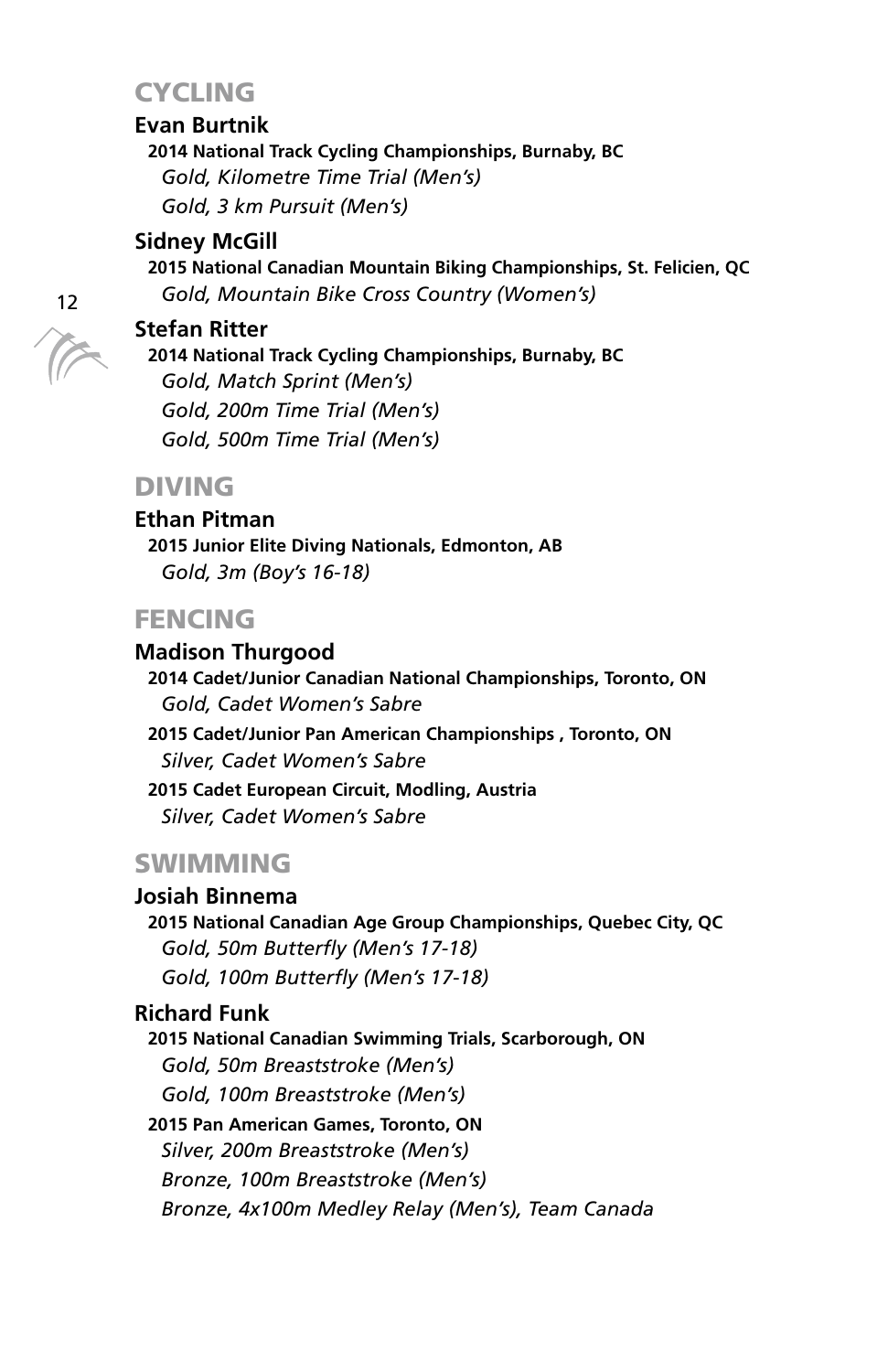#### **Anders Klein**

**2015 National Canadian Swimming Championships, Pointe Claire, QC**  *Gold, 200m Backstroke Open* 

#### **Kier Maitland**

**2015 National Canadian Swimming Trials, Scarborough, ON**  *Gold, 800m Freestyle (Men's)* 

**2015 Canadian Swimming Championships, Pointe Claire, QC**  *Gold, 800 Freestyle (Men's)* 

#### **Lili Margitai**

**2015 National Canadian Age Group Championships, Quebec City, QC**  *Gold, 200m Individual Medley (Women's 16-18) Gold, 400m Individual Medley (Women's 16-18)* 

#### **Ellie Maradyn**

**2015 National Canadian Age Group Championships, Quebec City, QC**  *Gold, 800m Freestyle (Girl's 13) Gold, 1500m Freestyle (Girl's 13)* 

*Gold, 200m Breaststroke (Girl's 13)* 

*Gold, 400m Individual Medley (Girl's 13)* 

#### **Ryder McGinnis**

**2015 National Canadian Age Group Championships, Quebec City, QC**  *Gold, 50m Breaststroke (Men's 17-18)* 

#### **Kyla Nelson**

**2015 National Canadian Age Group Championships, Quebec City, QC**  *Gold, 200m Freestyle (Girl's 12 and under)* 

#### **Josh Nordstrom**

**2015 Canadian Age Group Championships, Quebec City, QC**  *Gold, 50m Backstroke (Boy's 13 and under) Gold, 100m Backstroke (Boy's 13 and under) Gold, 100m Butterfly (Boy's 13 and under) Bronze, 200m Freestyle (Boy's 13 and under)* 

# WRESTLING

**Mike Asselstine 2015 Canadian Interuniversity Sport (CIS) Wrestling Championships, Edmonton, AB**  *Gold, 61 kg (Men's)* 

#### **Hayley Thomas**

**2015 Canadian Interuniversity Sport (CIS) Wrestling Championships, Edmonton, AB**  *Gold, 51 kg (Women's)* 

T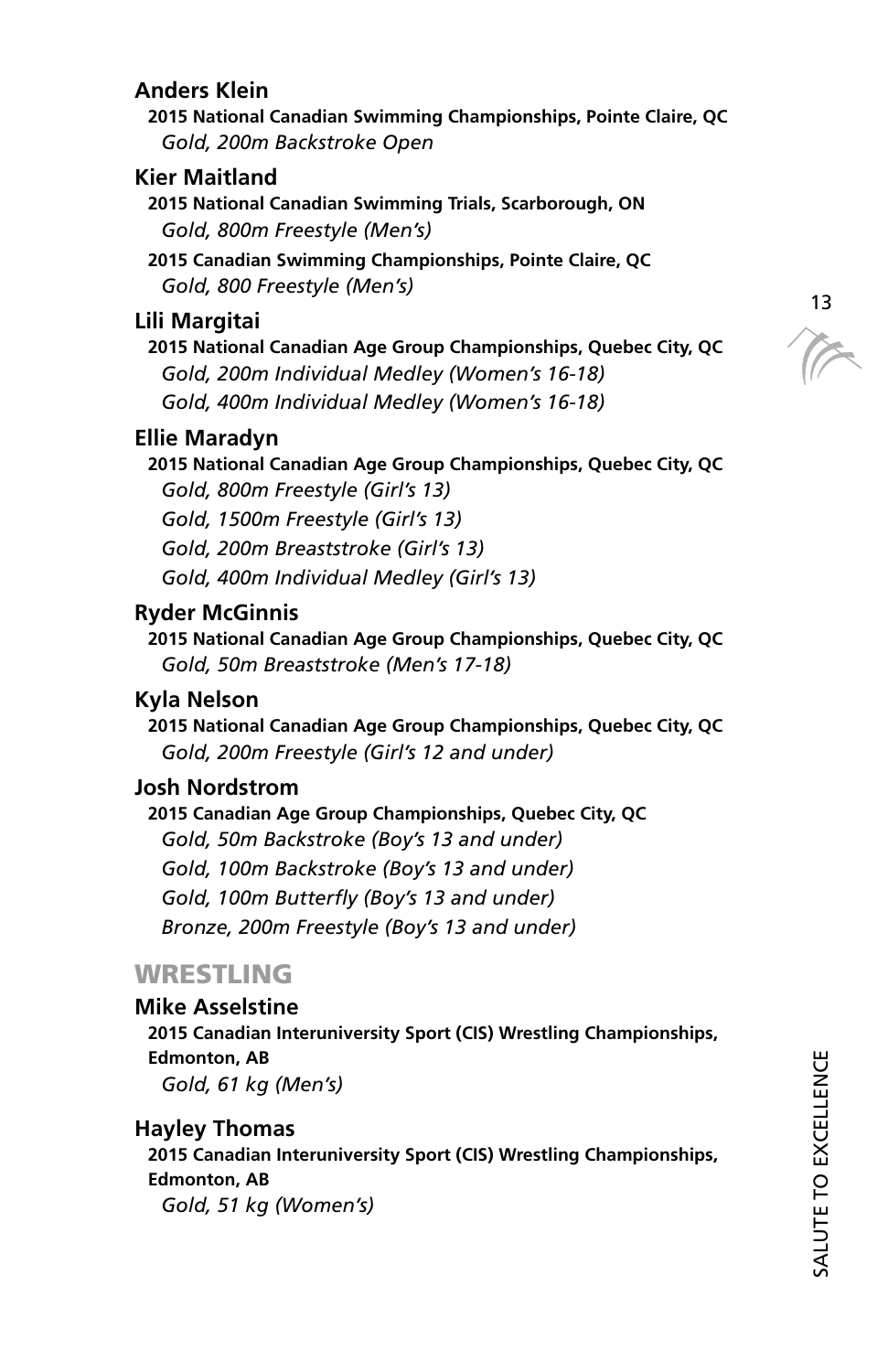# **Team Awards**

#### **BASEBALL**

# **Team Canada Baseball**

**2015 Pan American Games, Toronto, ON** 

*Silver (Women's)* 

Nicole Luchanski

Heidi Northcott

# BASKETBALL

### **Team Canada Basketball 2015 Pan American Games, Toronto, ON**  *Gold (Women's)*  Katherine Plouffe

Michelle Plouffe

# **CURLING**

#### **2014 Team Alberta Junior Women 2014 M&M Meats Canadian Junior Curling Championships, Liverpool, NS**  *Gold, Junior Women Curling (20 and under)*

**2014 World Junior Curling Championships, Flims, Switzerland**  *Gold, Junior Women Curling (20 and under)*  Keely Brown Amanda-Dawn Coderre Taylor McDonald Kelsey Rocque

Claire Tully

#### **2015 Team Alberta Junior Women**

#### **2015 M&M Meats Canadian Junior Curling Championships, Cornerbrook, NF**  *Gold, Junior Women Curling (20 and under)*  **2015 World Junior Curling Championships, Tallinn, Estonia**

*Gold, Junior Women Curling (20 and under)* 

Amanda-Dawn Coderre Jessica Iles Holly Jamieson Kelsey Rocque Danielle Schmiemann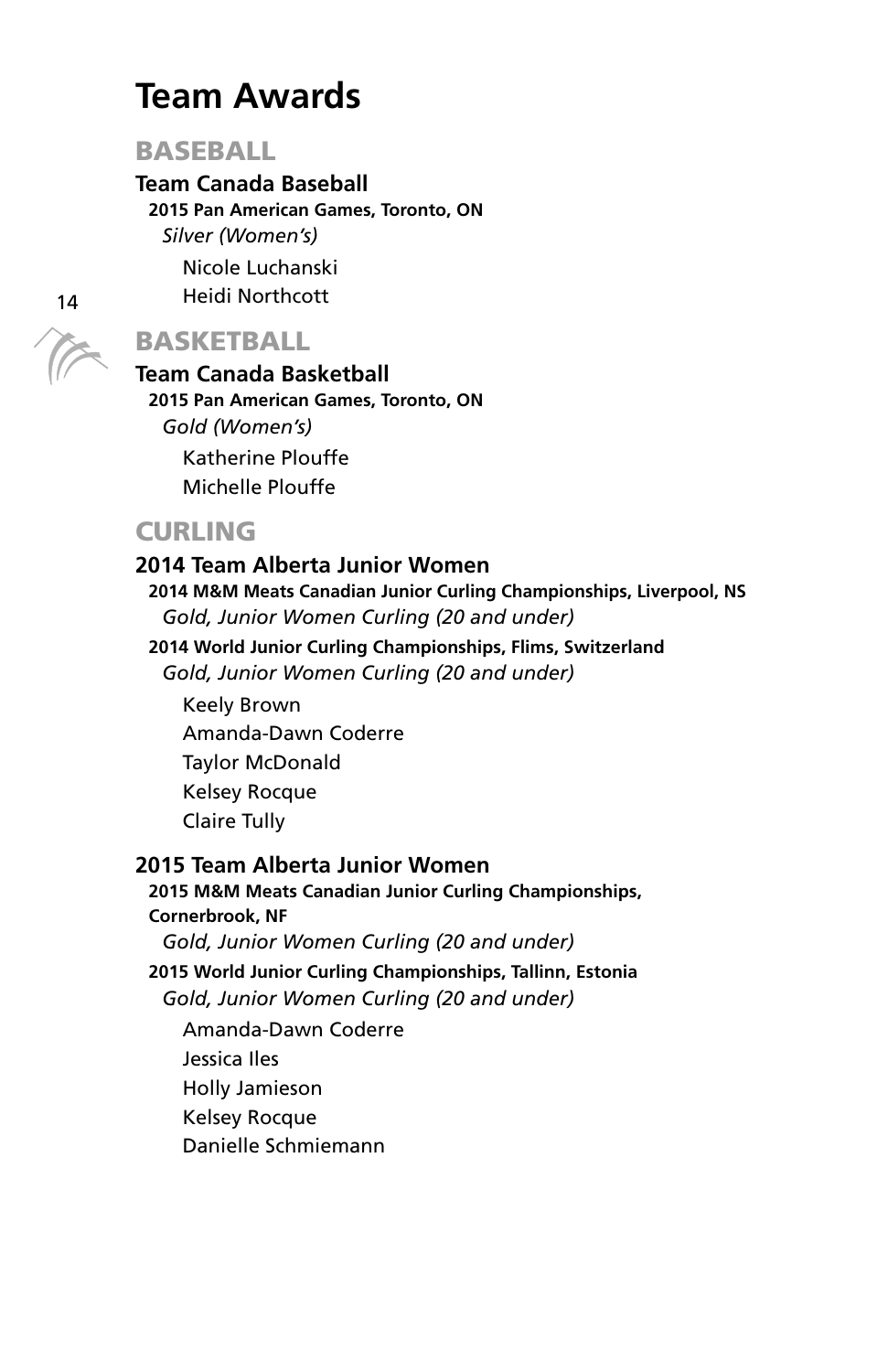#### **University of Alberta Golden Bears Curling Team**

**2015 Canadian Interuniversity Sport (CIS) Curling Championships, Waterloo, ON** 

*Gold, Men's*  David Aho Evan Asmussen Jason Ginter Andrew O'Dell Brayden Power Thomas Scoffin Rob Krepps, *Head Coach* Garry Coderre, *Associate Coach* Amanda Coderre, *Assistant Coach* Dana Ferguson, *Assistant Coach* Jeff Hoffart, *Assistant Coach*

15

#### **University of Alberta Golden Bears Curling Team**

**2015 Canadian Interuniversity Sport (CIS) Curling Championships, Waterloo, ON**  *Gold, Women's* 

Jesse Iles Holly Jamieson Alison Kotylak Taylor McDonald Kelsey Rocque Danielle Schmiemann Taylore Theroux Claire Tully Rob Krepps, *Head Coach* Garry Coderre, *Associate Coach*  Amanda Coderre, *Assistant Coach* Dana Ferguson, *Assistant Coach* Jeff Hoffart, *Assistant Coach*

### DIVING

**Edmonton Springboard and Platform Diving Club 2015 Junior Elite Diving Nationals, Edmonton, AB** 

*Gold, 3m Synchronized (Women's 14-18)* 

Tanya Boychuk Elaena Dick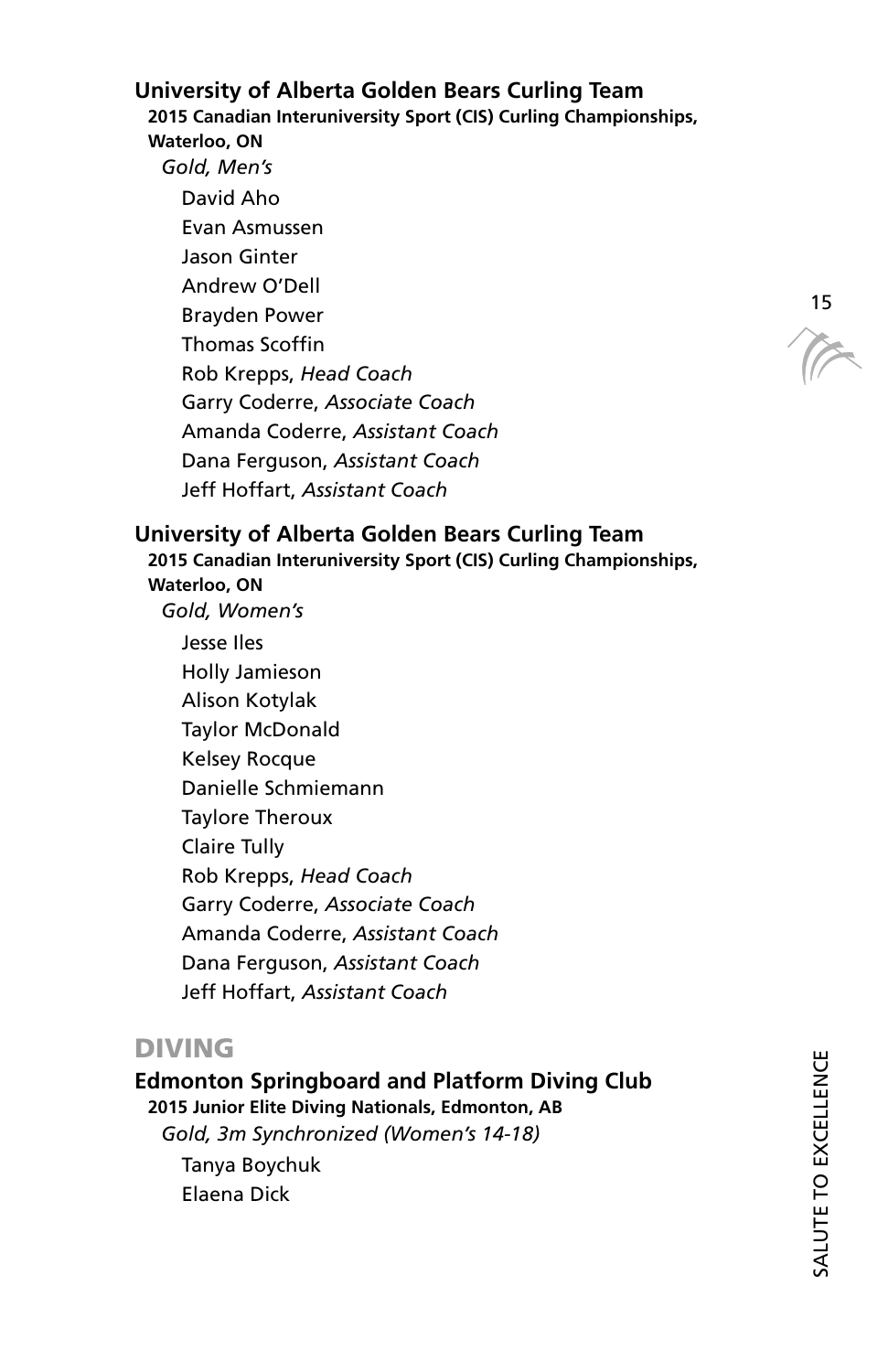# **FENCING**

#### **Sergei Sabre Club**

**2014 Senior National Championships, Richmond, BC** 

*Gold, Sr. Women's Sabre Team* 

Meredith Giroux

Marina Guintchitskaia

Marissa Ponich

Madison Thurgood

Siarhei Kazimirski, *Coach*

# GOALBALL

#### **Alberta Sports and Recreation Association for the Blind 2015 Parapan Am Games, Toronto, ON**

*Bronze (Men's)*  Blair Nesbitt

# **HOCKEY**

#### **University of Alberta Golden Bears Hockey Team**

**2015 Canadian Interuniversity Sport (CIS) University Cup, Halifax, NS**  *Gold, National Hockey Championships (Men's)* 

Colin Archer Dylan Bredo Thomas Carr Tanner Clarkson Jesse Craige Jamie Crooks Zack Dailey Ryan Demharter Joshua Derko James Dobrowolski Brett Ferguson T.J. Foster Jordan Hickmott Riley Kieser Levko Koper Johnny Lazo Stephane Legault Kurtis Mucha Drew Nichol Joel Ostman Rhett Rachinski

Kruise Reddick

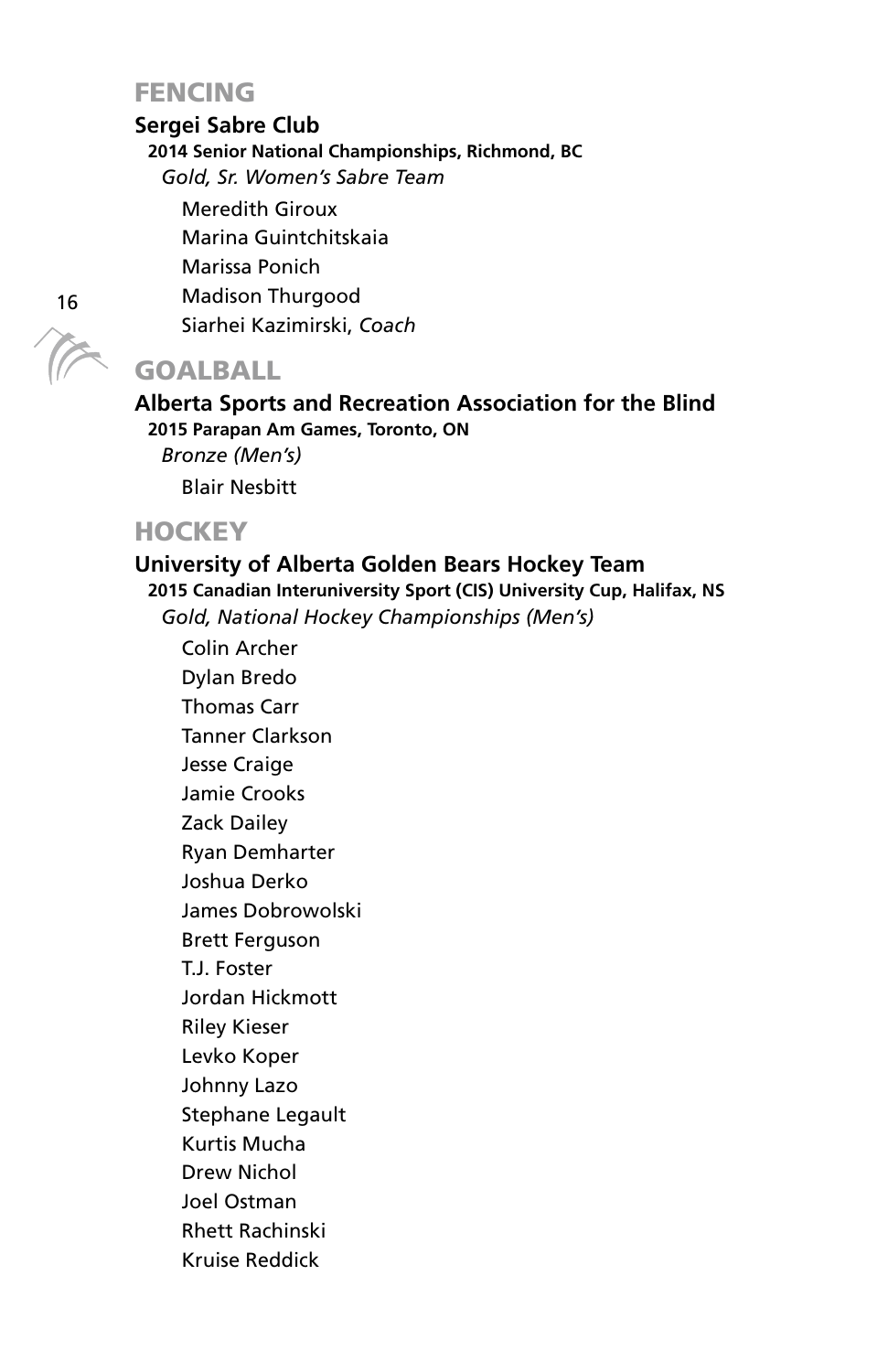*Hockey, continued*

Jordan Rowley Luke Siemens Jarrett Toll Travis Toomey Mitchell Topping Brennan Yadlowski Ian Herbers, *Coach* Sean Brown, *Assistant Coach* Fernando Pisani, *Assistant Coach* Lee Zalasky, *Assistant Coach*

### LAWN BOWLING

**Commonwealth Lawn Bowling Club 2015 Canadian Championships, Toronto, ON**  *Gold, Triples (Men's)*  Keith Johnson Paul Maskell Roy Riege

### RUGBY

**Team Canada Rugby 2015 Pan American Games, Toronto, ON**  *Gold (Women's)*  Jen Kish

# SITTING VOLLEYBALL

- **Team Canada Sitting Volleyball 2015 Parapan Am Games, Toronto, ON**  *Bronze (Women's)*  Angelena Dolezar Katelyn Wright **Team Canada Sitting Volleyball 2015 Parapan Am Games, Toronto, ON**  *Bronze (Men's)*  Ray Gauthier
	- Austin Hinchey
	- Douglas Learoyd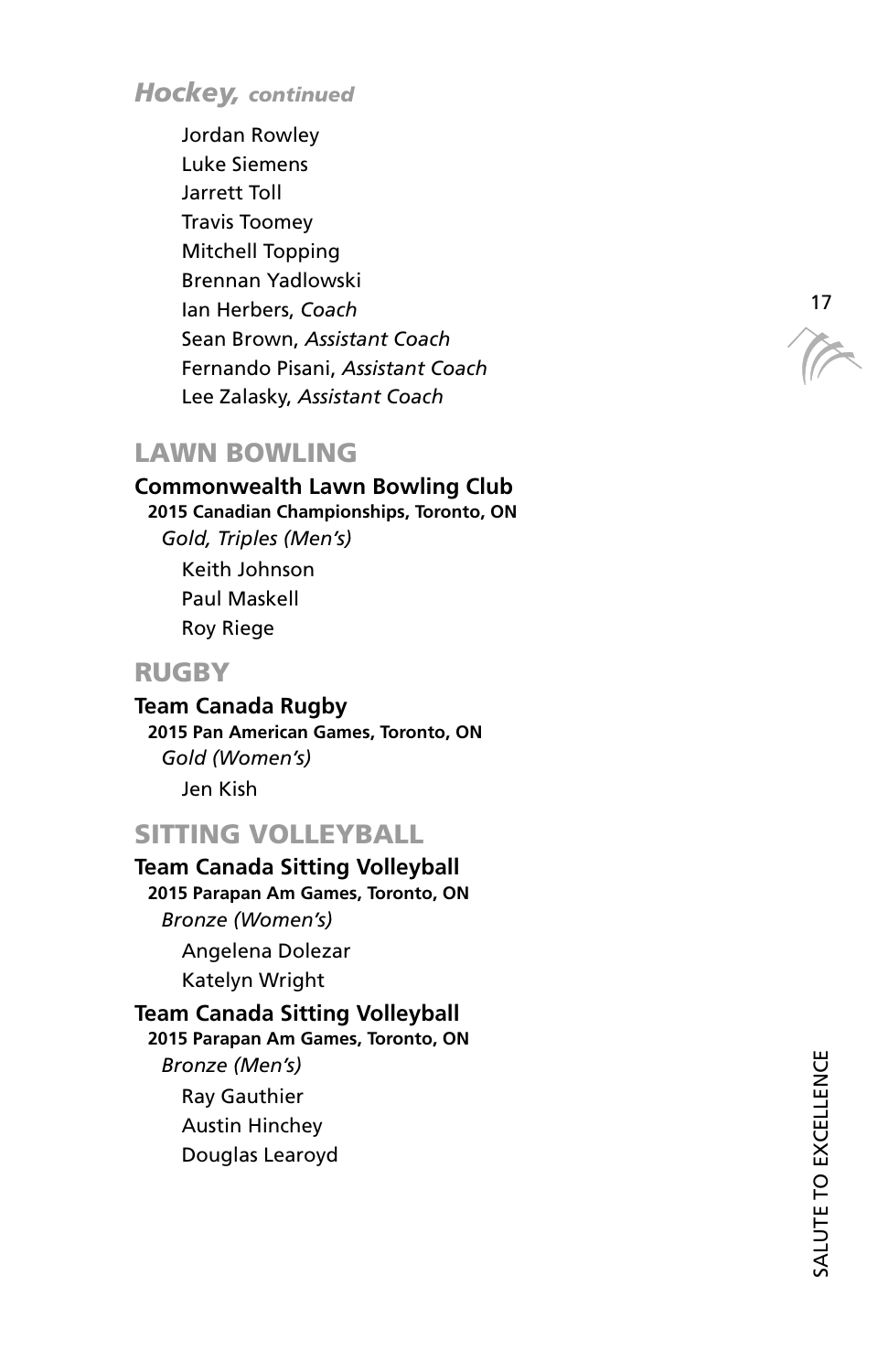#### **SWIMMING**

#### **Edmonton Keyano Swim Club**

**2015 Canadian Age Group Championships, Quebec City, QC**  *Silver, 4x100m Medley Relay (Men's 16-18)* 

Josiah Binnema Gregory Farmer

Mackenzie Flowers

Caleb VanderLeek

#### **Edmonton Keyano Swim Club**

**2015 Canadian Swimming Championships, Pointe Claire, QC**  *Gold, 800m Freestyle Relay (Women's)* 

Alexandra Aitchison Devon Bibault Georgia Kidd Jennifer Morgan

#### **Edmonton Keyano Swim Club**

**2015 National Canadian Swimming Championships, Pointe Claire, QC**  *Gold, 400m Medley Relay (Men's)* 

Adam Best Josiah Binnema Joe Byram Nick Kostiuk

#### **Excel Synchro Club**

**2015 Union Americana de Natacion (UANA) Pan American Junior Championships, Calgary, AB** 

*Gold, Junior (Women's 16-18)* 

Gwen McGuire

#### **University of Alberta Golden Bears 4x100 Freestyle Swim Team**

**2015 Canadian Interuniversity Sport (CIS) Championships, Victoria, BC**  *Gold, 4x100m Freestyle Race, (Men's)* 

Josiah Binnema Joe Bryan Nick Kostiuk Tom Krywitsky Nathan Kindrachuk, *Coach*  Colleen Marchese, *Coach*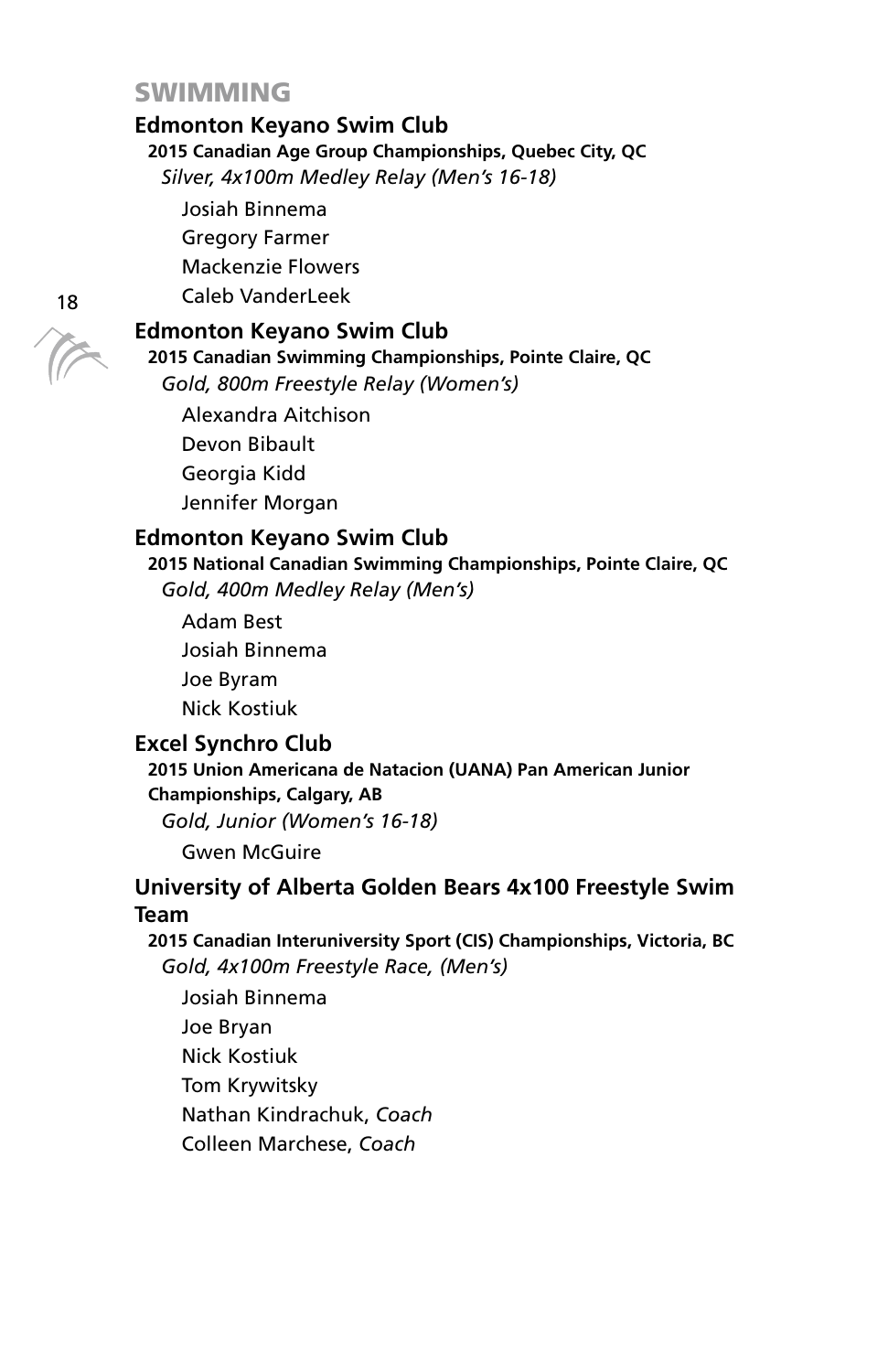### VOLLEYBALL

#### **University of Alberta Golden Bears Volleyball Team**

**2015 Canadian Interuniversity Sport (CIS) Volleyball Championships, Saskatoon, SK** 

*Gold, Men's*  Taylor Arnett Ryley Barnes Cole Burkart Arran Chambers Ian Cooper Michael Goertz John Goranson George Hobern Chris Jones Reed May Alex McMullin Chris Morrow Ryan Nickifor David Ponich Kevin Proudfoot Aidan Saladana Clark Spencer Brandon Sutherland Chris Towe Brett Walsh Brenan Yao Terry Danyluk, *Coach* Jace Barros, Assistant *Coach* Brock Davidiuk, *Assistant Coach* Dale Johns, *Assistant Coach*

# **Masters Individual Awards**

## **TENNIS**

#### **Mary Manley**

**2015 Steve Stevens Senior National Championships, Montreal, QC**  *Gold, Singles (Women's 55+) Gold, Doubles (Women's 55+)* 

# TRACK AND FIELD

**Arnold Nett 2015 National Senior Games, Minneapolis/St. Paul, MN**  *Gold, Triple Jump (Men's 80-84 years) Gold, Long Jump (Men's 80-84 years)* 

TE